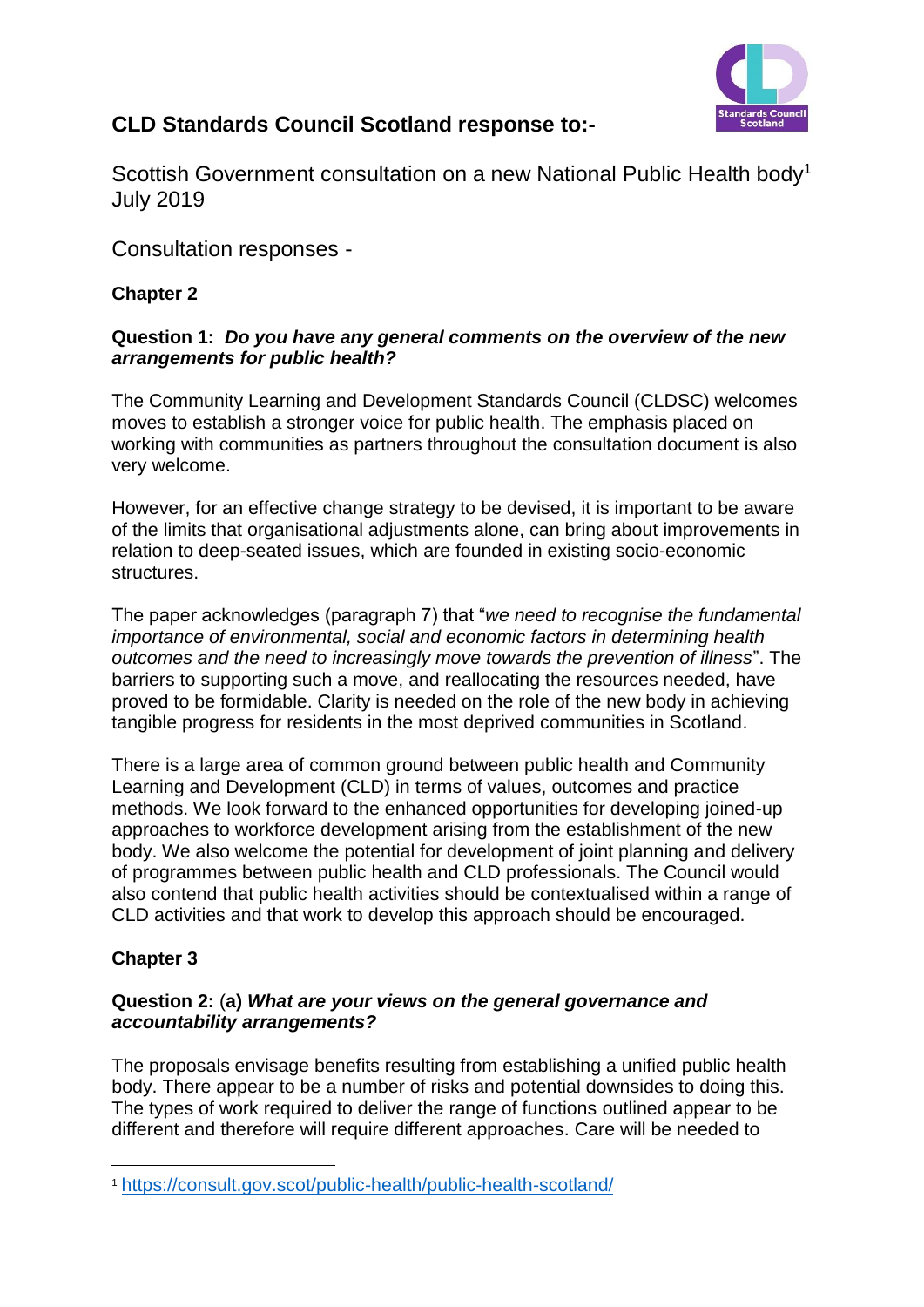ensure that the expertise needed to manage and oversee these varied work streams is available while not creating an overly complex and top-heavy structure which would reduce the resources for the delivery of activities

Health improvement in particular requires to be based on work in, and with communities, as is recognised in the consultation paper. Any national organisation seeking to support this type of work faces a challenge; addressing this effectively will depend on a shared understanding across the organisation of what it requires and an organisational culture that values the empowerment of communities and that of service users.

Clear lines of accountability are essential. While the intention to work closely with local government through CoSLA is welcome, it requires to be ensured that the objectives of the body are clear and that it is given space to decide on strategies and actions to meet these goals. It will be essential that it develops its strategies and plans through dialogue that includes communities and engages with the wider public. In doing this, clarity of leadership will be needed.

## **(b)** *How can the vision for shared leadership and accountability between national and local government best be realised?*

By working together to establish clear objectives, giving authority to the board of the new body to lead the work to meet these priorities, jointly reviewing periodically and agreeing actions needed by national and local government as well as establishing new actions for the new body's next phase of work.

## **Question 3: (a)** *What are your views on the arrangements for local strategic planning and delivery of services for the public's health?*

The consultation document rightly emphasises the role of local government in relation to public health and in ensuring that local services work in partnership with citizens (Ch. 3, para. 31-32). The experience of members of the CLD Standards Council, and information from recent research on the CLD workforce, indicates that there are significant shortfalls in the resources required to fulfil these roles. The new body will need to be aware of the resource pressures on local partners and how it can assist them to deal with these.

## **(b)** *How can Public Health Scotland supplement or enhance these arrangements?*

As indicated in the paper, the new body will need to think broadly about who contributes to public health and be creative in developing partnerships and enhancing work already taking place. As noted in response to Q4 below, engaging with CLD Partnerships can provide a means of making productive links with local communities and the organisations who work within them.

## **Question 4:** *What are your views on the role Public Health Scotland could have to better support communities to participate in decisions that affect their health and wellbeing?*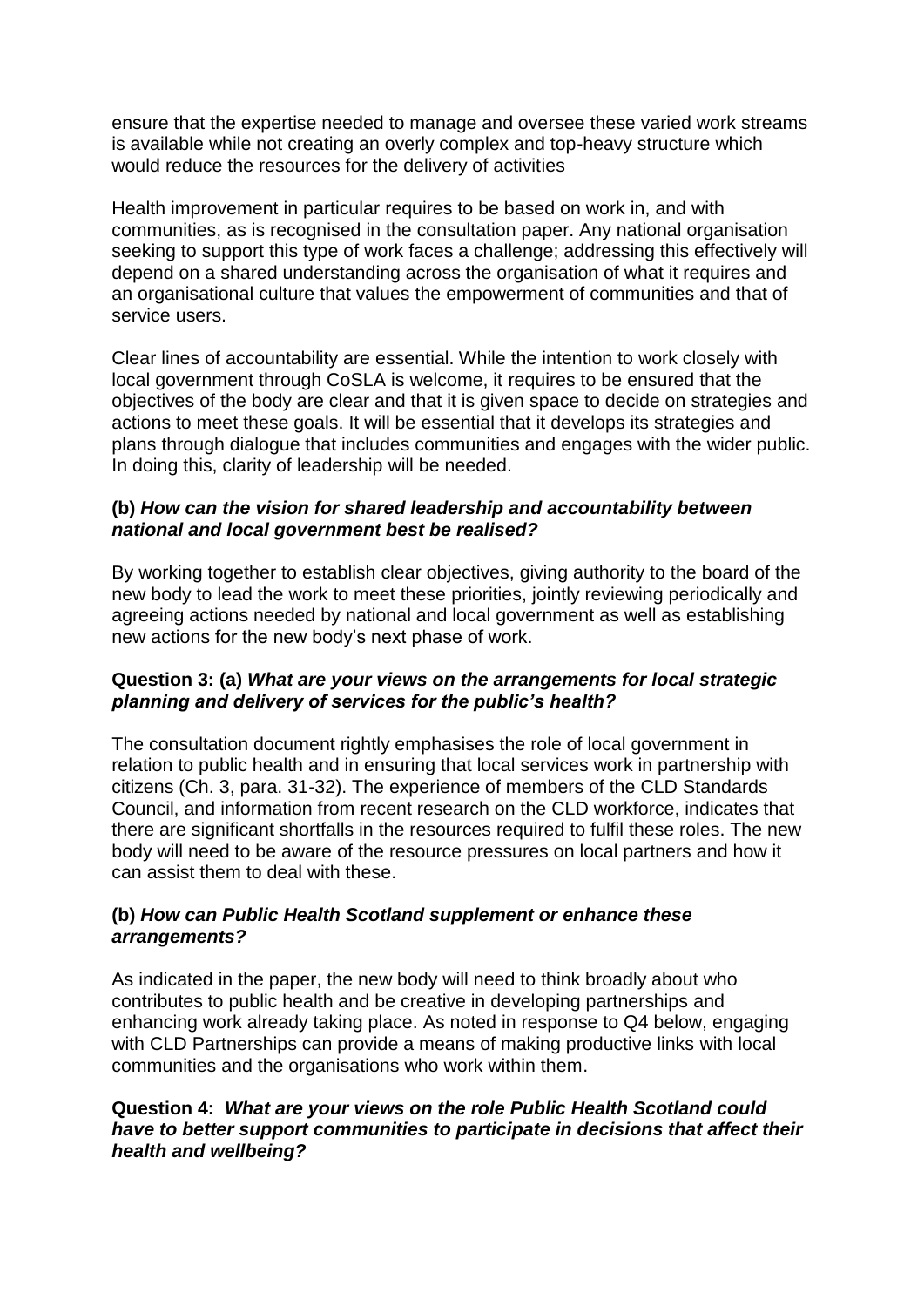A considerable amount of work has been undertaken with the aim of creating effective local partnership and participatory structures and processes in many communities throughout Scotland. Reports by Audit Scotland and the Scottish Parliament's Local Government and Regeneration Committee have highlighted the continuing challenges in doing this meaningfully and successfully. In this context, planning for the new body's role in community planning and engagement with communities requires to be based on a realistic, critical and considered analysis of what is current practice and how this could be developed further to support the objectives of the new body.

The CLD Standards Council particularly welcomes the statement that:

"*However local public health priorities are taken forward, meaningful and committed participation with communities should be integral to it*." (Chapter 3, paragraph 56)

We also welcome the emphasis on the role of the third sector (Chapter 3, paragraph 58-61). It is essential to note that third sector organisations have very varied roles, many of which focus on providing services *for* communities. A number are also involved in working *with* communities to develop their voice; however "*providing a voice for communitie*s" is a more questionable role, as while advocacy can be important in some circumstances, communities should be supported to articulate their own needs and aspirations and engaged effectively in the planning of services to meet these. The new body will require to ensure that it has clarity on the purpose of engaging with, or resourcing, the third sector and consider with which third sector bodies it should prioritise engagement.

CLD Partnerships (CLDPs) bring together organisations that have a role in community learning and community development within each local authority area. "*To better support communities to participate in decisions that affect their health and wellbeing*", Public Health Scotland should engage effectively with CLDPs in order to maximise the impact which these partnerships can provide in supporting communities. The recent research on the CLD workforce indicates that there is a large workforce undertaking CLD roles in the third sector, in addition to those working in local authorities. CLDPs bring together both public and third sector bodies involved in developing meaningful and committed participation with communities; a number already have a focus on public health and all have potential to develop one.

**Question 5: (a)** *Do you agree that Public Health Scotland should become a community planning partner under Part 2 of the Community Empowerment (Scotland) Act 2015?* **(b)** *Do you agree that Public Health Scotland should become a public service authority under Part 3 of the Community Empowerment (Scotland) Act 2015, who can receive participation requests from community participation bodies?* **(c)** *Do you have any further comments?*

No response.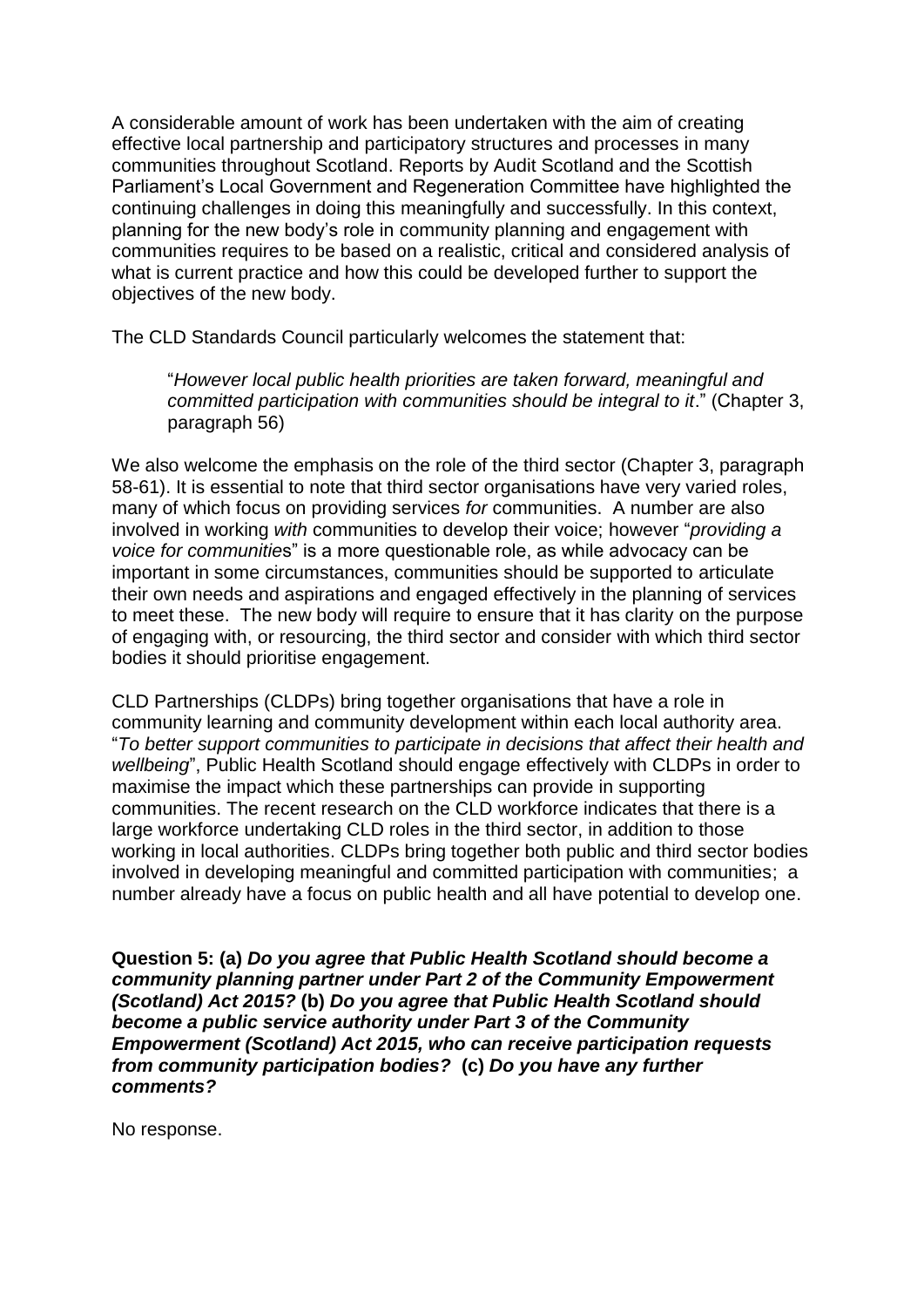#### **Question 6: (a)** *What are your views on the information governance arrangements?* **(b)** *How might the data and intelligence function be strengthened?*

No response.

## **Chapter 4**

## **Question 7: (a)** *What suggestions do you have in relation to performance monitoring of the new model for public health in Scotland?*

We propose that:

- Performance measurement of public health should include outcomes that are developed and agreed by communities through dialogue with communities.
- Where feasible, and appropriate, communities should be engaged as active partners in planning, monitoring and evaluation, from design, to information gathering, to analysis and assessment of findings.
- The views of communities and users of services should be included in data and in some instances as outcomes.

## **(b)** *What additional outcomes and performance indicators might be needed?*

Additional outcomes and performance indicators should be developed based on the proposals above.

## **Chapter 5**

## **Question 8:** *What are your views on the functions to be delivered by Public Health Scotland?*

We particularly welcome Public Health Scotland's function of advising Scottish Ministers "*on how funding should be prioritised to support the Public Health Priorities, including any redistribution which may be necessary within the health sector and the better alignment of resources from outwith the health sector*" (Chapter 5, paragraph 4). We note that while it is recognised that the NHS is under funding pressure, it has had a degree of protection relative to local government and the third sector, and that Public Health Sector will be better placed to advocate for redistribution of resources within the NHS than in a wider sense. Efforts to improve alignment of all resources are to be welcomed.

We also welcome the commitment to "*develop the vision for a more strategic approach to workforce development for public health practitioners*", and the new body's role in "*oversight, development and delivery of national training and development for public health*" (Chapter 5, paragraph 4). The CLDSC and the NHS Health Scotland Public Heath Workforce Team have already established positive links; we look forward to developing these further in the context of the new body's enhanced role and the opportunities for a collaborative approach to the development of the public health and CLD workforces.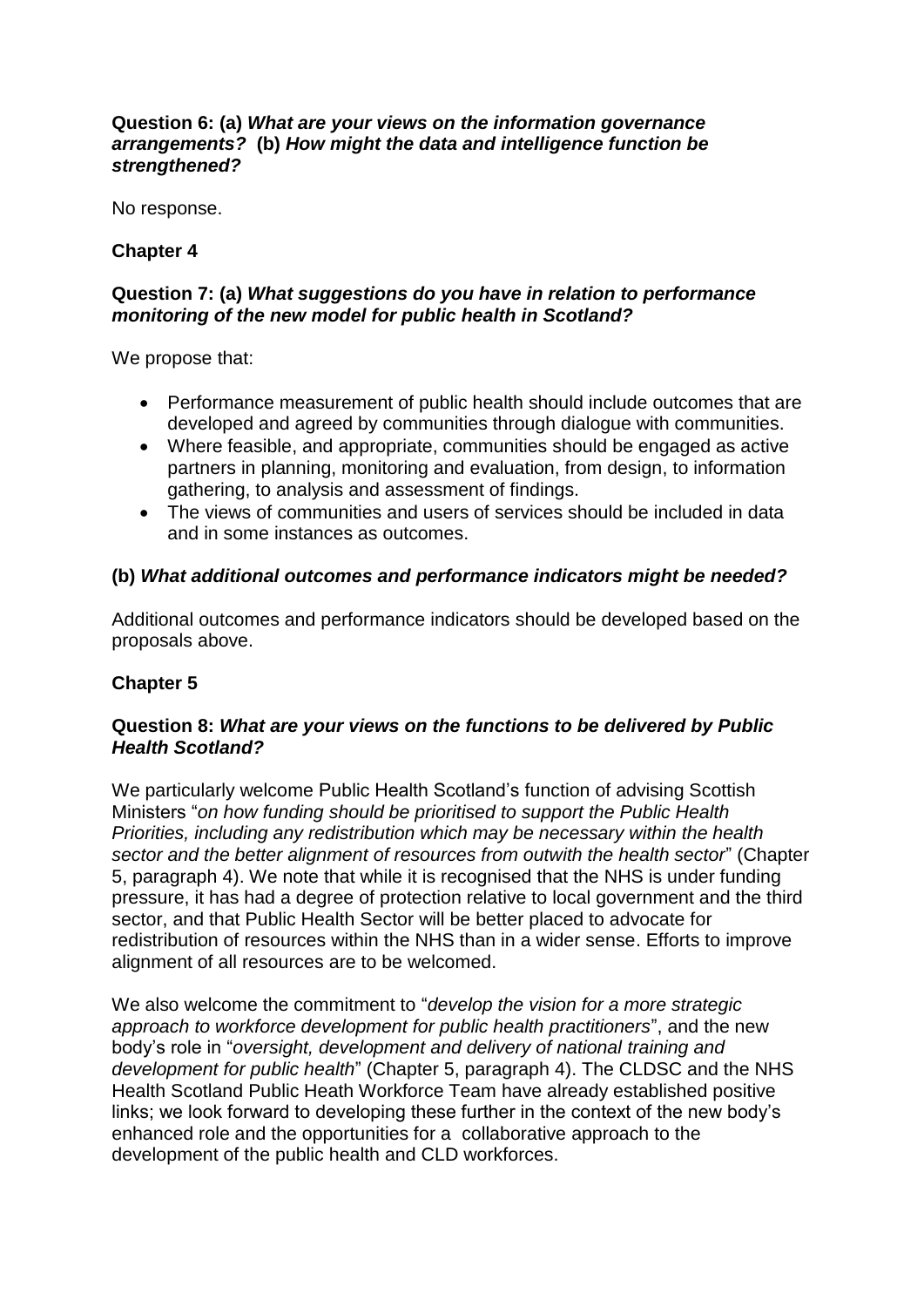We also look forward to engaging with the new body in relation to its responsibilities for working "*with existing bodies and partners to establish standards and expectations of good public health practice*" given the CLDSC's role in relation to standards of professional practice in CLD.

## **Chapter 6**

## **Question 9: (a)** *What are your views on the health protection functions to be delivered by Public Health Scotland?* **(b)** *What more could be done to strengthen the health protection functions?*

No response.

## **Chapter 7**

**Question 10: (a)** *Would new senior executive leadership roles be appropriate for the structure of Public Health Scotland and, (b) If so, what should they be?* 

No response.

**Question 11:** *What other suggestions do you have for the organisational structure for Public Health Scotland to allow it to fulfil its functions as noted in chapter 5?* 

No response.

**Question 12:** *What are your views on the proposed location for the staff and for the headquarters of Public Health Scotland?* 

No response.

#### **Chapter 8**

## **Question 13:** *Are the professional areas noted in the list above appropriate to allow the Board of Public Health Scotland to fulfil its functions?*

We suggest that the types of expertise and experience needed for the Board should be identified more specifically. Categories such as "academia" and "local government" are extremely broad and recruiting board members on the basis of securing "representation" from each of the categories listed will not in itself ensure that the board includes the range of expertise and experience it will need.

"The Third Sector" in particular needs to be unpicked as a category. The Third Sector can include everything from small locally-based organisations to large regional or national bodies that in some instances take on many of the characteristics of private sector businesses, and from traditional charitable bodies to social enterprises. It will be important to be clear what skills and expertise is required for from individuals from the third sector appointed to the board.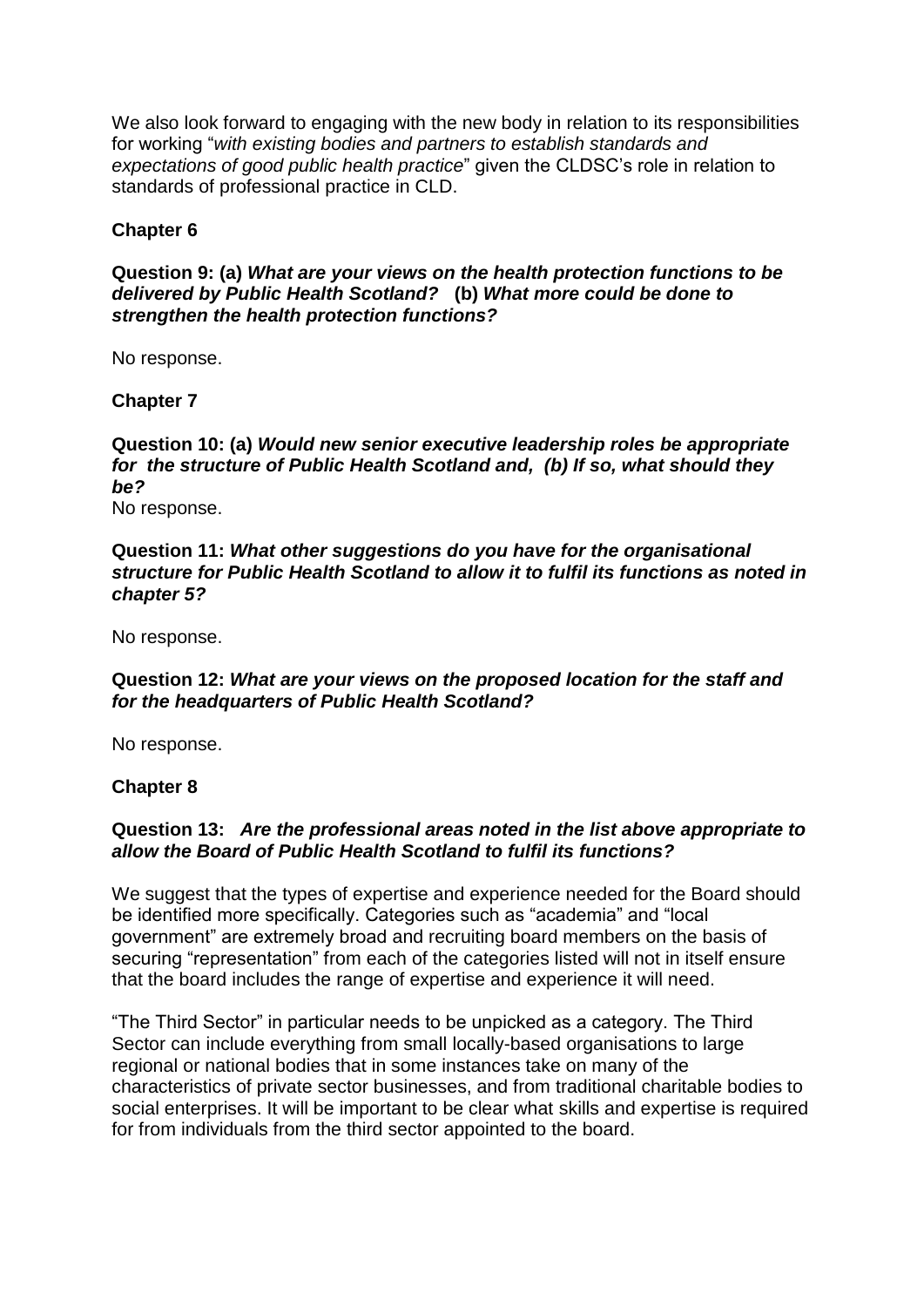We recommend that community learning and development features strongly among the areas of expertise represented on the board. Individuals who would assist the board with these could be identified in many of the categories listed.

## **Question 14: (a)** *What are your views on the size and make-up of the Board?*

We agree that the Board needs to be small enough to enable decision-making and collective responsibility, however this requires to be balanced with having sufficient skills and expertise to ensure that the views of communities are represented appropriately. Given the new body's range of functions, the complexity of the expertise associated with these and the variety of sectors and contexts in which they are deployed, this balance is likely to be difficult to achieve.

One way of addressing this issue may be to consider establishing an advisory forum, or fora, to allow a wider range of expertise to be mobilised by the board while keeping its own membership within the optimum range.

# **(b)** *How should this reflect the commitment to shared leadership and accountability to Scottish Ministers and COSLA?*

No response.

## **Chapter 9**

#### **Question 15:** *What are your views on the arrangements for data science and innovation?*

We suggest that consideration should be given to whether and how data science could be deployed as a resource for communities engaging with public health issues.

#### **Chapter 10**

#### **Question 16: What are your views on the arrangements in support of the transition process?**

No response.

#### **Chapter 12**

#### **Question 17: (a)** *What impact on equalities do you think the proposals outlined in this paper may have on different sectors of the population and the staff of Public Health Scotland?*

Given that individuals, families and communities who experience poverty, exclusion and discrimination have the most to gain from success in addressing the Public Health Priorities there is clear potential for the proposals to have a positive impact in reducing inequalities. However, there is experience of the relatively more privileged deriving more benefit from health services, and opportunities for empowerment. Therefore it is essential that adequate support for communities (of place, identity or interest) with fewer resources is put in place in order to avoid the unintended